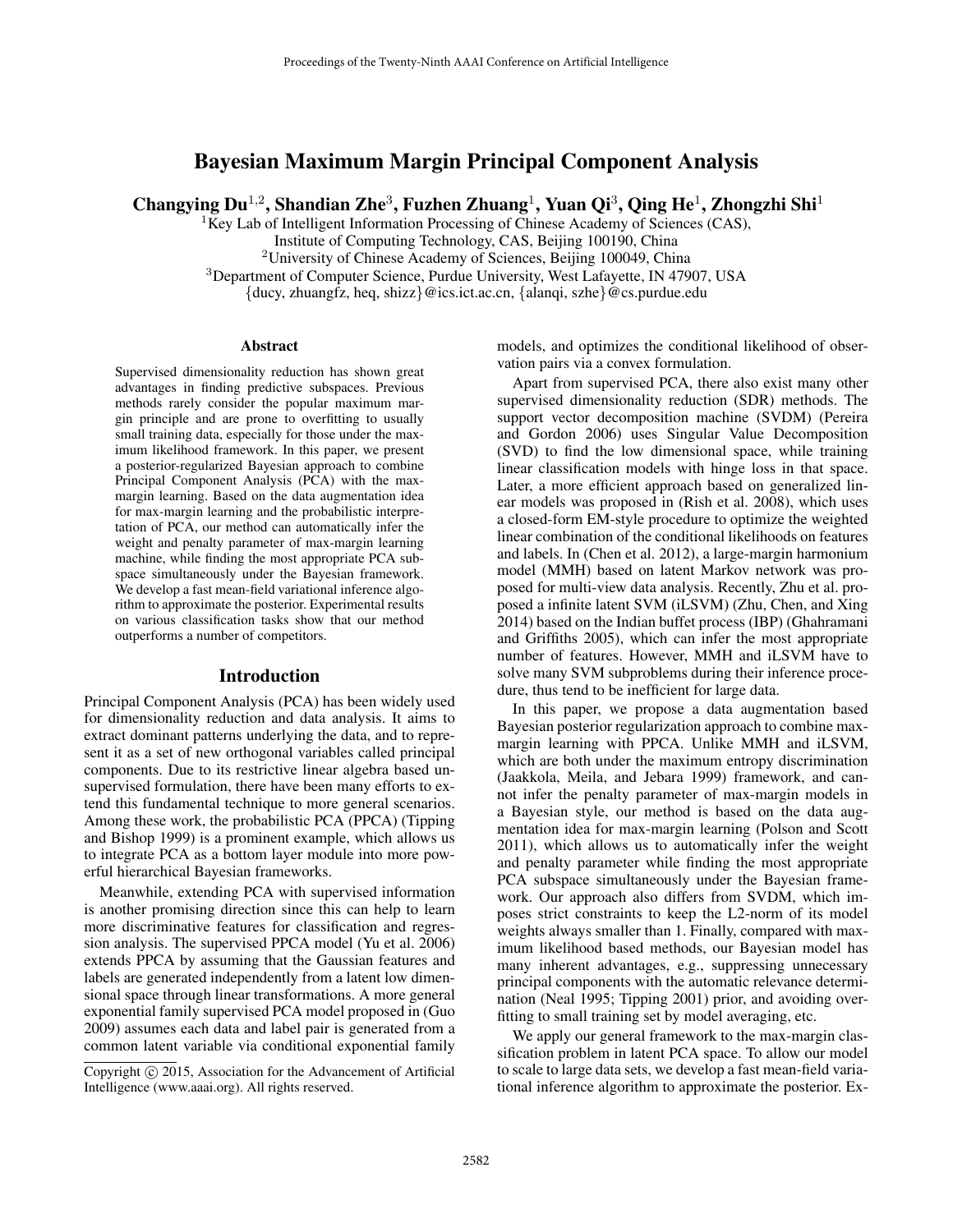periments on synthetic and real classification tasks show that our method outperforms a number of competitors.

Related Work SDR has been active for a long time (Fukumizu, Bach, and Jordan 2004; Zhang, Zhou, and Chen 2007). Recently, Xu et al. studied SDR in a weakly supervised setting (Xu et al. 2014). Their large margin framework simultaneously encourages angle consistency between preference pairs and maximizes the distance between examples in preference pairs. In (Raeder et al. 2013), Raeder et al. proposed a scalable SDR model with hierarchical clustering. To collapse related features into a single dimension, they cluster model parameters from historical models and implicitly incorporate feature and label data without operating directly in a massive space. In (Mcauliffe and Blei 2008), focusing on text data, a supervised topic model is proposed, which can discover more predictive latent topical representations. Later, Zhu et al. extended it with Bayesian posterior regularization for max-margin learning (Zhu, Ahmed, and Xing 2012; Zhu et al. 2014). But their models are restricted to discrete data while our PCA based model are more general.

### Bayesian Maximum Margin PCA

In this section, we first review the probabilistic PCA, and then present the proposed Bayesian max-margin PCA framework. We exemplify it by giving a classification model and a fast variational inference procedure to approximate the posterior. We assume we have a data matrix  $\overrightarrow{\mathbf{X}} \in \mathbb{R}^{d \times N}$  consisting of N observations  $\{x_n\}_{n=1}^N$  in d-dimensional feature space. For supervised learning, we also have a  $1 \times N$  response vector y.

### Probabilistic PCA

The probabilistic PCA (PPCA) (Tipping and Bishop 1999) is a latent variable model, which defines a generative process for each observation x as

$$
\mathbf{x}|\mathbf{z} \sim \mathcal{N}(\mathbf{x}|\mathbf{W}\mathbf{z} + \mathbf{t}, \sigma^2 \mathbf{I}_d), \quad \mathbf{z} \sim \mathcal{N}(\mathbf{z}|\mathbf{0}, \mathbf{I}_k),
$$

where  $\mathcal{N}(\cdot)$  is the multivariate normal distribution,  $\mathbf{W} \in$  $\mathbb{R}^{d \times k}$  is the factor loading matrix,  $z \in \mathbb{R}^{k \times 1}$  is a kdimensional latent variable, and t is a d-dimensional vector which allows non-zero means for the data. Then it is easy to verify that the marginal distribution of observation x also is a Gaussian, with mean vector t and covariance matrix  $WW<sup>T</sup> + \sigma<sup>2</sup>I<sub>d</sub>$ . As shown in (Tipping and Bishop 1999), the maximum likelihood solution for t just is the mean of observations, and the solution for W has strong connections to the principal component vectors in conventional PCA. In fact, when  $\sigma^2 \to 0$  this probabilistic model recovers PCA.

By introducing a prior distribution over the parameters, a Bayesian PCA model was proposed in (Bishop 1999a), where the effective dimension of latent principal component space can be determined as part of Bayesian inference.

### The framework of BM2PCA

From the description above, we can see that the lowdimensional latent representations of data are learned only based on the data covariance. By contrast, here we aim to

improve unsupervised PCA learning by exploiting the response values associated with data observations.

First, as in Bayesian PCA (Bishop 1999a), we introduce a prior distribution over the parameters of PPCA and define the following generative process for the  $n$ -th observation:

$$
\mathbf{t} \sim \mathcal{N}(\mathbf{t}|\mathbf{0}, \delta^{-1}\mathbf{I}_d)
$$
\n
$$
\mathbf{r} \sim \prod_{i=1}^k \Gamma(r_i|a_r, b_r)
$$
\n
$$
\mathbf{W} \sim \prod_{i=1}^k \mathcal{N}(\mathbf{w}_i|\mathbf{0}, r_i^{-1}\mathbf{I}_d)
$$
\n
$$
\tau \sim \Gamma(\tau|a_\tau, b_\tau)
$$
\n
$$
\mathbf{z}_n \sim \mathcal{N}(\mathbf{z}_n|\mathbf{0}, \mathbf{I}_k)
$$
\n
$$
\mathbf{x}_n \sim \mathcal{N}(\mathbf{x}_n|\mathbf{W}\mathbf{z}_n + \mathbf{t}, \tau^{-1}\mathbf{I}_d)
$$

where  $\Gamma(\cdot)$  is the Gamma distribution<sup>1</sup>, and  $\delta$ ,  $a_r$ ,  $b_r$ ,  $a_\tau$ ,  $b<sub>\tau</sub>$  are the hyper-parameters. Note that the hierarchical prior on W and r is motivated by automatic relevance determination (ARD) (Neal 1995; Tipping 2001), which can control the effective number of retained principal components. Let  $\Omega = (\mathbf{t}, \mathbf{W}, \mathbf{r}, \tau, \mathbf{Z})$  denote all the parameters and latent variables, and  $p_0(\Omega) = p_0(\mathbf{t})p_0(\mathbf{W}, \mathbf{r})p_0(\tau)p_0(\mathbf{Z})$  be the prior on them. Then we can see that the Bayesian posterior distribution  $p(\Omega|\mathbf{X}) = p_0(\Omega)p(\mathbf{X}|\Omega)/p(\mathbf{X})$  can be equivalently obtained by solving the following information theoretical optimization problem:

$$
\min_{q(\Omega)\in\mathcal{P}} \mathrm{KL}(q(\Omega) \| p(\Omega | \mathbf{X}))\tag{1}
$$

where  $KL(q||p)$  is the Kullback-Leibler (KL) divergence, and  $\mathcal P$  is the space of probability distributions. Expanding (1) and ignoring the term unrelated to  $q(\Omega)$ , we further get

$$
\min_{q(\Omega)\in\mathcal{P}}\text{KL}(q(\Omega)\|p_0(\Omega))-\mathbb{E}_{q(\Omega)}[\text{log}p(\mathbf{X}|\Omega)].
$$

Now consider exploiting the response values y associated with data observations **X**. In general, we prefer latent representations Z that on one hand explain the observed data X well and on the other hand allow us to learn a predictive model, which predicts y and the responses of new observations as accurate as possible. As well known, maximum margin learning machines such as SVM have arguably good generalization performance. However, their quadratic optimization based formulations make it not trivial to combine them with Bayesian modeling. In this paper, we adopt the posterior regularization (Jaakkola, Meila, and Jebara 1999; Zhu, Ahmed, and Xing 2012; Zhu et al. 2014; Zhu, Chen, and Xing 2014) strategy to incorporate the max-margin principle into the above unsupervised Bayesian PCA model. As a direct way to impose constraints and incorporate knowledge in Bayesian models, posterior regularization is more natural and general than specially designed priors. Now let Θ be the parameter of a max-margin prediction model M, and  $q(\Omega, \Theta)$  denote the joint post-data distribution<sup>2</sup> of  $\Omega$  and Θ. We define the following expected margin loss of M:

$$
\mathcal{R}(q(\Omega,\Theta)) = \mathbb{E}_{q(\Omega,\Theta)} l(\mathbf{Z},\Theta)
$$

<sup>&</sup>lt;sup>1</sup>Throughout this paper, we use its shape-rate parameterization, i.e.,  $a_i$  and  $b_i$  are the shape and rate parameter respectively.

<sup>&</sup>lt;sup>2</sup>We use post-data to distinguish it from posterior.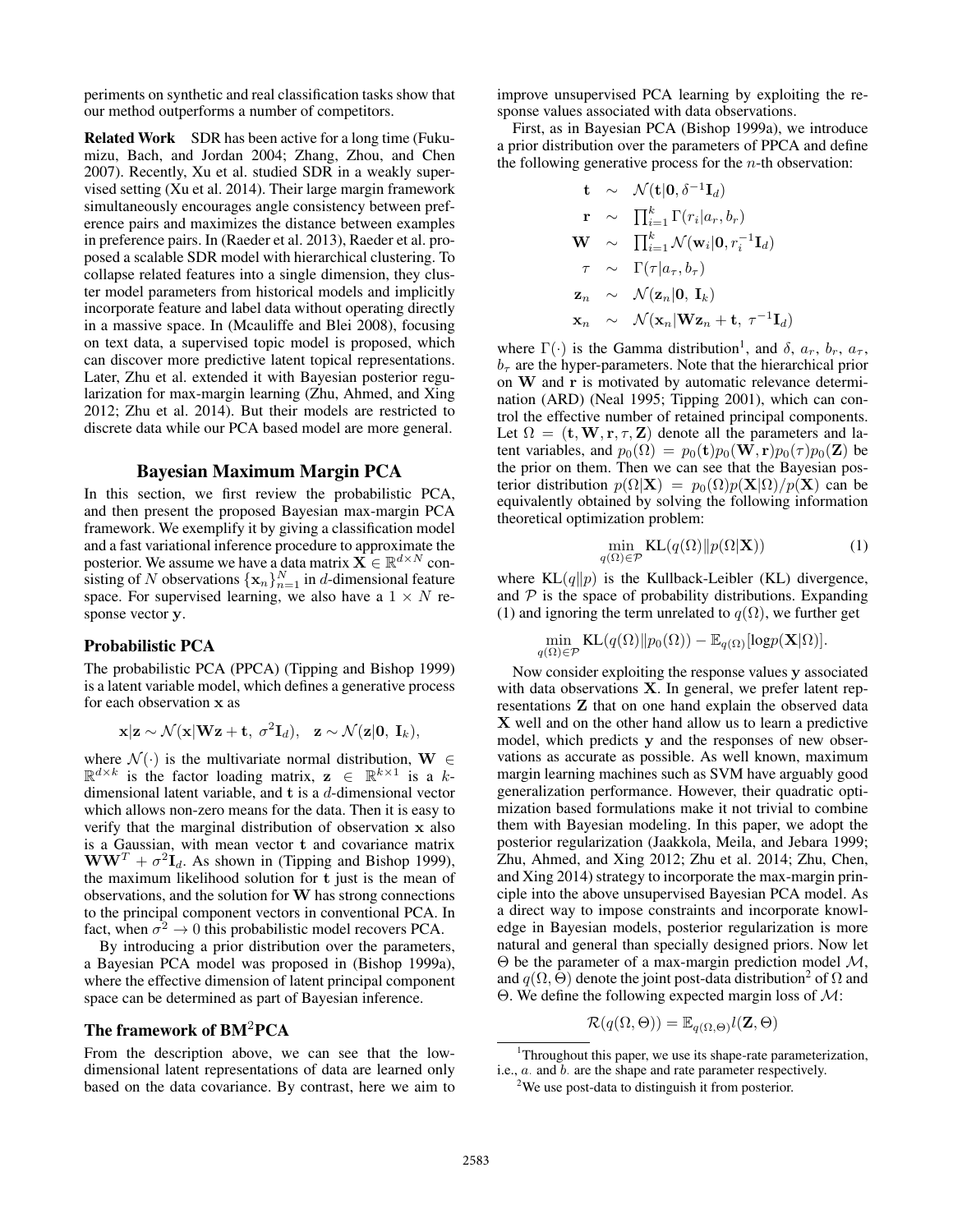where  $l(\mathbf{Z}, \Theta)$  is the margin loss of M on training data  $(X, y)$ , then our BM<sup>2</sup>PCA framework can be formulated as

$$
\min_{q(\Omega,\Theta)\in\mathcal{P}} \mathrm{KL}(q(\Omega,\Theta)||p_0(\Omega,\Theta)) - \mathbb{E}_{q(\Omega)}[\mathrm{log}p(\mathbf{X}|\Omega)] + 2C \cdot \mathcal{R}(q(\Omega,\Theta)) \tag{2}
$$

where  $p_0(\Omega, \Theta) = p_0(\Omega) p_0(\Theta)$  is the prior, C is the regularization parameter, the constant 2 is just for convenience, and the expected margin loss  $\mathcal{R}(q(\Omega,\Theta))$  has different forms for different learning tasks.

So far, we have developed our max-margin PCA framework with Bayesian posterior regularization. By defining  $l(\mathbf{Z}, \Theta)$  with hinge loss and  $\epsilon$ -insensitive loss respectively, this general framework can handle both classification and regression problems. In the following, we consider binary classification problem to exemplify our framework.

### Model for classification

Suppose we have a  $1 \times N$  label vector y, with its element  $y_n \in \{+1, -1\}, n = 1, ..., N$ . Our goal is to find the postdata distribution  $q(\Omega, \Theta)$  under the framework in (2). First we have to define the margin loss for classification. Specifically, as in SVM we want the two classes of data to be separated from each other by a large margin, which gives us a max-margin classification problem in the latent principal components space. Henceforth we define  $\tilde{\mathbf{z}} = [\mathbf{z}^T, 1]^T$  as the augmented latent representation of observation x, and let  $f(\mathbf{x}; \tilde{\mathbf{z}}, \boldsymbol{\eta}) = \boldsymbol{\eta}^T \tilde{\mathbf{z}}$  be a discriminant function parameterized by  $\eta$ . We assume the prior of  $\eta$  takes the following form

$$
p(\boldsymbol{\eta}|\nu) = \mathcal{N}(\boldsymbol{\eta}|\mathbf{0}, \nu^{-1}\mathbf{I}_{(k+1)})
$$
  

$$
\nu \sim p_0(\nu) = \Gamma(\nu|a_{\nu}, b_{\nu})
$$

where  $a_{\nu}$  and  $b_{\nu}$  are hyper-parameters and  $\nu$  plays a similar role as the penalty parameter in SVM. Thus for classification we have  $\Theta = (\eta, \nu)$  and  $p_0(\Theta) = p_0(\eta, \nu) = p(\eta|\nu)p_0(\nu)$ .

Now for fixed values of  $Z$  and  $\eta$ , we can compute the margin loss on training data  $(X, y)$  by

$$
l(\mathbf{Z},\Theta) = \sum_{n=1}^{N} \max(0, 1 - y_n f(\mathbf{x}_n)).
$$

Since  $Z$  and  $\eta$  actually are random variables, we have to average the loss over their joint distribution, i.e., we have the following expected margin  $loss<sup>3</sup>$  for classification:

$$
\mathcal{R}_c(q(\Omega,\Theta)) = \sum_{n=1}^N \mathbb{E}_{q(\Omega,\Theta)} \max(0, 1 - y_n \boldsymbol{\eta}^T \tilde{\mathbf{z}}_n).
$$

Directly solving (2) with  $\mathcal{R}_c$  is difficult and inefficient. Here we regard

$$
\varphi(y_n|\tilde{\mathbf{z}}_n, \boldsymbol{\eta}) = \exp\{-2C \cdot \max(0, 1 - y_n \boldsymbol{\eta}^T \tilde{\mathbf{z}}_n)\}\
$$

as the unnormalized pseudo-likelihood of the label variable for the  $n$ -th data, then our model can be rewritten as

$$
\min_{q(\Omega,\Theta)\in\mathcal{P}} \text{KL}(q(\Omega,\Theta)||p_0(\Omega,\Theta)) - \mathbb{E}_{q(\Omega)}[\text{log}p(\mathbf{X}|\Omega)] - \mathbb{E}_{q(\Omega,\Theta)}[\text{log}(\varphi(\mathbf{y}|\mathbf{Z},\boldsymbol{\eta}))]
$$
(3)

where  $\varphi(\mathbf{y}|\mathbf{Z}, \boldsymbol{\eta}) = \prod_{n=1}^{N} \varphi(y_n|\tilde{\mathbf{z}}_n, \boldsymbol{\eta})$ . Solving problem (3), we can get the posterior distribution

$$
q(\Omega, \Theta) = \frac{p_0(\Omega, \Theta) p(\mathbf{X}|\Omega) \varphi(\mathbf{y}|\mathbf{Z}, \boldsymbol{\eta})}{\phi(\mathbf{X}, \mathbf{y})},
$$

where  $\phi(\mathbf{X}, \mathbf{y})$  is the normalization constant, which is intractable to compute analytically due to the max function in  $\varphi$ . In the following, we develop an efficient data augmentation based variational algorithm to approximate  $q(\Omega, \Theta)$ .

#### Variational approximate inference

Since directly solving for the posterior is intractable, we appeal to the variational approximate Bayesian inference method (Beal 2003; Bishop 2006) which is generally much more efficient than the Markov Chain Monte Calo (MCMC) based sampling methods, and thus allows us to scale to large data sets.

First, to deal with the max function in  $\varphi(\cdot)$ , we apply the data augmentation idea (Polson and Scott 2011; Tanner and Wong 1987) and transform the pseudo-likelihood function into the integration of a function with augmented variable:

$$
\varphi(y_n|\tilde{\mathbf{z}}_n,\boldsymbol{\eta}) = \int_0^\infty \frac{\exp\{\frac{-1}{2\lambda_n}[\lambda_n + C(1 - y_n\boldsymbol{\eta}^T\tilde{\mathbf{z}}_n)]^2\}}{\sqrt{2\pi\lambda_n}}d\lambda_n.
$$

Let

$$
\varphi(\mathbf{y},\boldsymbol{\lambda}|\mathbf{Z},\boldsymbol{\eta})=\prod_{n=1}^N\frac{\exp\{\frac{-1}{2\lambda_n}[\lambda_n+C(1-y_n\boldsymbol{\eta}^T\tilde{\mathbf{z}}_n)]^2\}}{\sqrt{2\pi\lambda_n}},
$$

then we can get the augmented posterior distribution<sup>4</sup>

$$
q(\Omega, \Theta, \lambda) \propto p_0(\Omega, \Theta) p(\mathbf{X}|\Omega) \varphi(\mathbf{y}, \lambda | \mathbf{Z}, \boldsymbol{\eta}).
$$
 (4)

In the following we will approximate this augmented posterior with the mean-field variational method. Specifically, we assume there are a family of fully factorized but free-form variational distributions

$$
V(\Omega, \Theta, \lambda) = V(\mathbf{t})V(\mathbf{W})V(\mathbf{r})V(\tau)V(\mathbf{Z})V(\boldsymbol{\eta})V(\lambda)V(\nu)
$$

and the goal is to get the optimal one which minimizes the KL divergence KL( $V(\Omega, \Theta, \lambda) || q(\Omega, \Theta, \lambda)$ ) between the approximating distribution and the target posterior. To achieve this, our strategy is to first initialize the moments of all factor distributions of  $V(\Omega, \Theta, \lambda)$  appropriately and then iteratively optimize each of the factors in turn using the current estimates for all of the other factors. Convergence is guaranteed because the KL divergence is convex with respect to each of the factors. Now let us first expand the right side of (4) and get the joint distribution of data and parameters as follows

$$
p(\Omega,\Theta,\boldsymbol{\lambda},\mathbf{X},\mathbf{y}) = p_0(\mathbf{t})p(\mathbf{W}|\mathbf{r})p_0(\mathbf{r})p_0(\tau)p_0(\mathbf{Z})p(\boldsymbol{\eta}|\nu)\\ \cdot p_0(\nu)p(\mathbf{X}|\mathbf{t},\mathbf{W},\tau,\mathbf{Z})\varphi(\mathbf{y},\boldsymbol{\lambda}|\mathbf{Z},\boldsymbol{\eta}).
$$

Then it can be shown that when keeping all other factors fixed the optimal distribution  $V^*(\mathbf{Z})$  satisfies

$$
V^*(\mathbf{Z}) \propto \exp\{\mathbb{E}_{-\mathbf{Z}}[\log p(\Omega, \Theta, \boldsymbol{\lambda}, \mathbf{X}, \mathbf{y})]\}\
$$
 (5)

<sup>3</sup>Expected margin loss (Zhu et al. 2014) is more convenient and upper-bounds the margin loss of the expected prediction model (Jaakkola, Meila, and Jebara 1999) by Jensen's inequality.

<sup>4</sup> Its conditionals have convenient forms and its marginalization over  $\lambda$  recovers  $q(\Omega, \Theta)$ .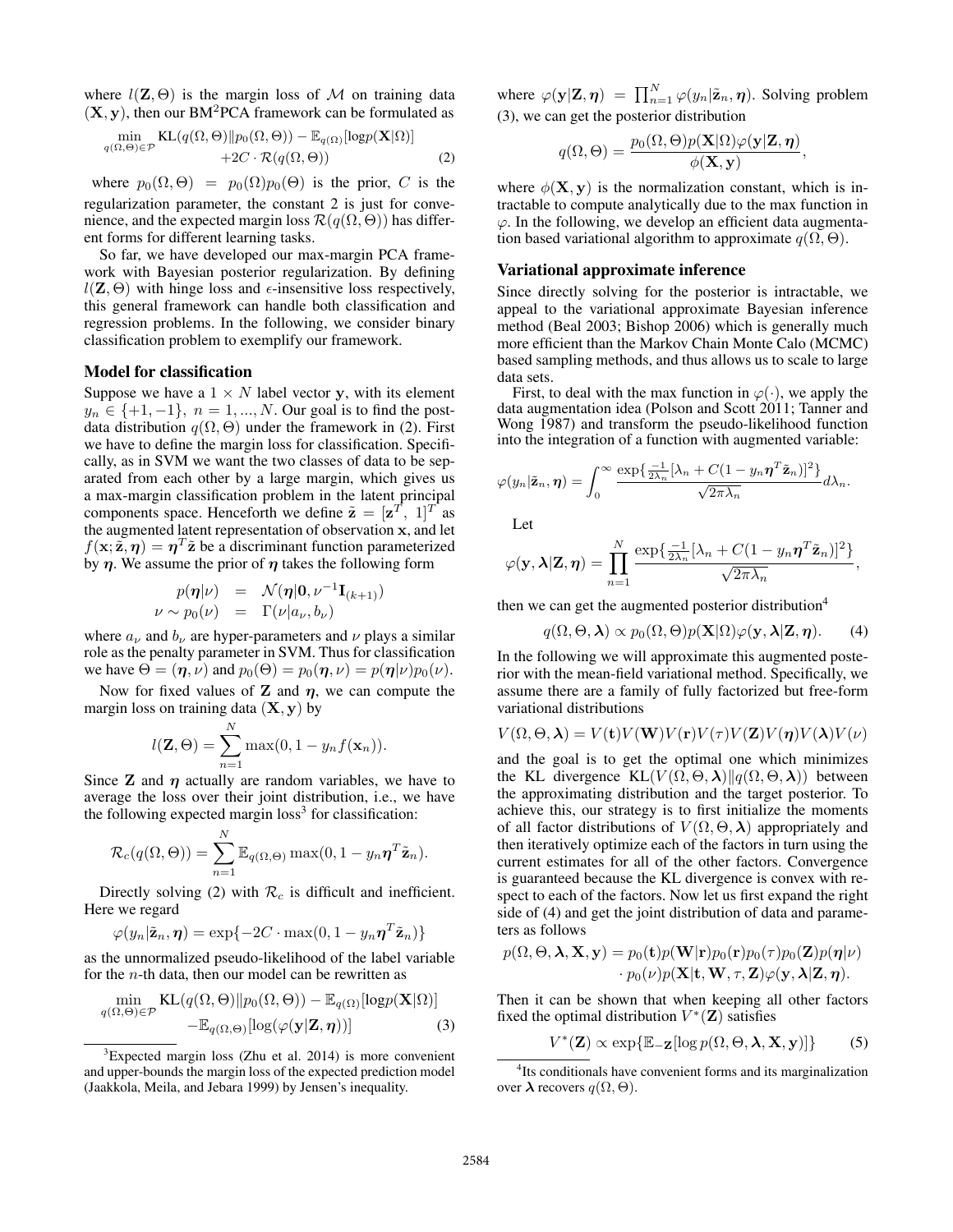where E<sup>−</sup><sup>Z</sup> denotes the expectation with respect to  $V(\Omega, \Theta, \lambda)$  over all variables except for **Z**. Plugging all involved quantities into (5), we can further get

$$
V^*(\mathbf{Z}) = \prod_{n=1}^N \mathcal{N}(\mathbf{z_n} | \mu_{\mathbf{z}}^{(n)}, \Sigma_{\mathbf{z}}^{(n)})
$$
  
\n
$$
\Sigma_{\mathbf{z}}^{(n)} = \{ C^2 \mathbb{E}_{\boldsymbol{\eta}} [\tilde{\boldsymbol{\eta}} \tilde{\boldsymbol{\eta}}^T] \mathbb{E}_{\boldsymbol{\lambda}} [\lambda_n^{-1}] + \mathbf{I}_k
$$
  
\n
$$
+ \mathbb{E}_{\boldsymbol{\tau}} [\boldsymbol{\tau}] \mathbb{E}_{\mathbf{W}} [\mathbf{W}^{\mathbf{T}} \mathbf{W}] \}^{-1}
$$
  
\n
$$
\mu_{\mathbf{z}}^{(n)} = \Sigma_{\mathbf{z}}^{(n)} \{ \mathbb{E}_{\boldsymbol{\tau}} [\boldsymbol{\tau}] \mathbb{E}_{\mathbf{W}} [\mathbf{W}^T] (\mathbf{x}_n - \mathbb{E}_{\mathbf{t}}[\mathbf{t}])
$$
  
\n
$$
+ \mathbb{E}_{\boldsymbol{\lambda}} [\lambda_n^{-1}] \{ C(\mathbb{E}_{\boldsymbol{\lambda}} [\lambda_n] + C) y_n \mathbb{E}_{\boldsymbol{\eta}} [\tilde{\boldsymbol{\eta}}]
$$
  
\n
$$
- C^2 \mathbb{E}_{\boldsymbol{\eta}} [\eta_{(k+1)} \tilde{\boldsymbol{\eta}}] \}
$$

where  $\tilde{\eta}$  denotes the first k dimensions of  $\eta$ , i.e.,  $\eta$  =  $[\tilde{\eta}, \eta_{(k+1)}]$ . Similarly, we can get the updating equations for all other factors. Since they are tedious and easy to derive, here we only provide the equations for  $\lambda$ ,  $\nu$ , and  $\eta$ :

$$
V^*(\lambda) = \prod_{n=1}^N \mathcal{GIG}(\lambda_n | \frac{1}{2}, 1, \chi^{(n)})
$$
  
\n
$$
\chi^{(n)} = C^2 (1 - y_n \mathbb{E}_{\eta}[\eta^T] \mathbb{E}_{\mathbf{Z}}[\tilde{\mathbf{z}}_n])^2
$$
  
\n
$$
V^*(\nu) = \Gamma(\nu | \tilde{a}_{\nu}, \tilde{b}_{\nu})
$$
  
\n
$$
\tilde{a}_{\nu} = a_{\nu} + L/2,
$$
  
\n
$$
\tilde{b}_{\nu} = b_{\nu} + \mathbb{E}_{\eta}[\|\eta\|^2]/2
$$
  
\n
$$
V^*(\eta) = \mathcal{N}(\eta | \mu_{\eta}, \Sigma_{\eta})
$$
  
\n
$$
\Sigma_{\eta} = \{C^2 \sum_{n=1}^N \mathbb{E}_{\mathbf{Z}}[\tilde{\mathbf{z}}_n \tilde{\mathbf{z}}_n^T] \mathbb{E}_{\lambda}[\lambda_n^{-1}]
$$
  
\n
$$
+ \mathbb{E}_{\nu}[\nu] \mathbf{I}_{(k+1)} \}^{-1}
$$
  
\n
$$
\mu_{\eta} = \Sigma_{\eta} \sum_{n=1}^N C(1 + C \mathbb{E}_{\lambda}[\lambda_n^{-1}]) y_n \mathbb{E}_{\mathbf{Z}}[\tilde{\mathbf{z}}_n]
$$

where  $\mathcal{GIG}(\cdot)$  is the generalized inverse Gaussian distribution. The equations for t, W, r and  $\tau$  are similar as those in (Bishop 1999b), thus are omitted here.

#### Prediction on unseen data

Suppose we have a set of test data that is unseen during the model training phase. The goal is to predict the labels of these data as accurate as possible. To apply our classification model learned above, we have to first project the new data to the same low-dimensional feature space as that for training data. Given the optimal variational distributions  $V^*(t)$ ,  $V^*(\mathbf{W})$ , and  $V^*(\tau)$  learned in the training phase, we use a single step variational method to approximate the posterior latent representation  $p(\mathbf{z}_{new}|\mathbf{x}_{new})$  for test data  $\mathbf{x}_{new}$ :

$$
V^*(\mathbf{z}_{new}) = \mathcal{N}(\mathbf{z}_{new} | \mu_{\mathbf{z}}^{new}, \Sigma_{\mathbf{z}}^{new})
$$

$$
\Sigma_{\mathbf{z}}^{new} = {\mathbf{I}_k + \mathbb{E}_{\tau}[\tau] \mathbb{E}_{\mathbf{W}}[\mathbf{W}^{\mathbf{T}}\mathbf{W}]}^{-1}
$$

$$
u_{\mathbf{z}}^{new} = \Sigma_{\mathbf{z}}^{new} \mathbb{E}_{\tau}[\tau] \mathbb{E}_{\mathbf{W}}[\mathbf{W}^T](\mathbf{x}_{new} - \mathbb{E}_{\mathbf{t}}[\mathbf{t}])
$$

where the expectations are taken over the optimal variational distributions of t, W, and  $\tau$ .

Then with the optimal variational approximation  $V^*(\eta)$ for the posterior distribution of classification parameter  $\eta$ , we can predict the class label of  $x_{new}$  by

$$
\tilde{\mu}_{\mathbf{z}}^{new} = [(\mu_{\mathbf{z}}^{new})^T, 1]^T
$$
  
\n
$$
y_{new} = \text{sgn}(\mathbb{E}_{\eta, \mathbf{z}_{new}}[\eta^T \tilde{\mathbf{z}}_{new}])
$$
  
\n
$$
= \text{sgn}(\mu_{\eta}^T \tilde{\mu}_{\mathbf{z}}^{new}).
$$

### Computational complexity

 $\overline{L}$ 

For each iteration of the variational inference on training data, we need  $O(Ndk^4)$  computation, most of which is spent on the calculation of  $\Sigma_{\mathbf{z}}^{(n)}$ ,  $n = 1, ..., N$  where the inversion of each covariance matrix consumes  $O(k^3)$  computation. However, noting that in typical uses,  $k$  usually is very small, e.g., 10 or 20, our model can be approximatively seen as scaling linearly in the training size  $N$  and original dimensionality  $d$ . For testing on unseen data with  $N_{test}$  test samples, we only need to invert the covariance matrix  $\Sigma_z$  one time, so the complexity is  $O(N_{test} + k^3)dk$ .

### Experiments

We evaluate the proposed  $BM<sup>2</sup>PCA$  model on various classification tasks. Note that for real tasks, the classification problems typically have multiple classes, so though our model is designed for binary classification, we adapted it with the one-VS-rest strategy like that for SVM.

#### Parameter setting

In all of our experiments, the hyper-parameters of BM<sup>2</sup>PCA are set as:  $a_r = b_r = 1e-3$ ,  $a_\tau = 1e-2$ ,  $a_\nu = 1e-1$ ,  $b_{\tau} = b_{\nu} = \delta = 1e-5$ . For the regularization parameter C, we empirically found that BM<sup>2</sup>PCA works well on most of our data sets when  $10 \leq C \leq 40$ . We decide to select C from the integer set  $\{10, 20, 30, 40\}$  for each data set by performing  $L$ -fold cross-validation on training data, where  $L$  is the smaller one of 5 and the number of training samples per class.

#### Illustration on synthetic data

We generate two Gaussian clusters of 50 data points in a 2-dimensional space, with each corresponding to one class. Then we add three other dimensions to each point by sampling from a given multivariate Gaussian. For PCA, we use all the 100 points to learn a projection in 2-dimension space, while a random and equal split into training/testing is conducted for  $BM^2PCA$ . As shown in Figure 1, the points in red and black are training samples, and the points in blue and green are testing ones. We use crosses and squares to indicate positive and negative samples respectively. It is easy to see that BM<sup>2</sup>PCA found a good subspace for both training and testing while PCA worked not so well.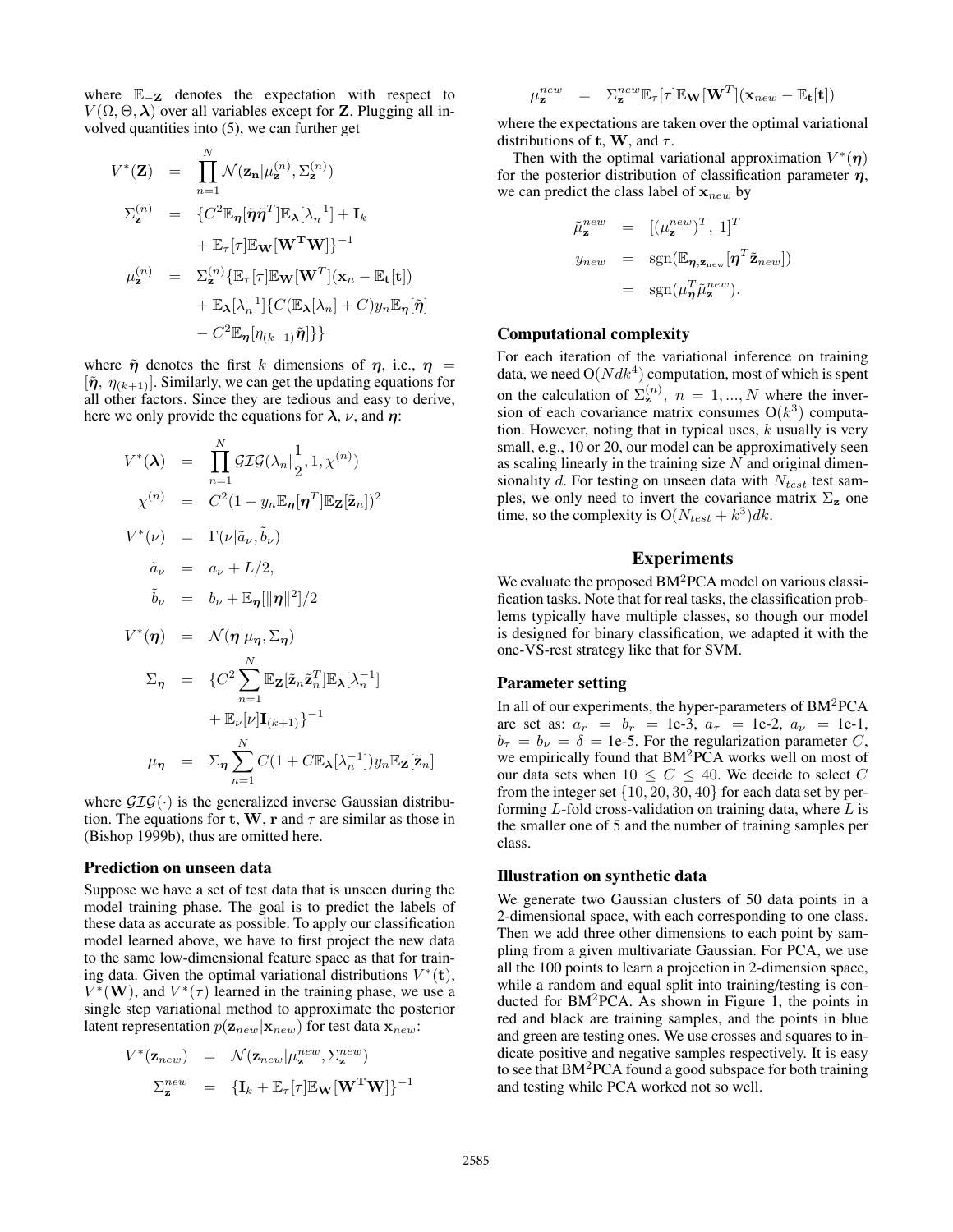

Figure 1: Projection results on synthetic data: (a) BM<sup>2</sup>PCA; (b) PCA. Crosses and squares are positive and negative samples respectively. Points in red and black are training samples while points in blue and green are testing ones.

### Real Data sets

We test BM<sup>2</sup>PCA on video retrieval, face recognition, gene classification and text categorization problems. Some statistics of these data sets are shown in Table 1. For the TRECVID2003 data, we have 1078 manually labeled video shots each of which is represented by a 1894-dimension binary vector of text features and a 165-dimension vector of HSV color histogram. The Yale data contains 165 gray scale face images in GIF format of 15 individuals. There are 11 images per individual, one per different facial expression or configuration such as center-light, left-light, happy or surprised. The ORL data contains 10 different face images for each of 40 distinct subjects. For some subjects, the images were taken at different times with varying lighting and facial details. The YaleB (the extended Yale Face Database B) data includes 38 individuals and about 64 near frontal face images under different illuminations per individual. All faces are manually aligned, cropped and resized to  $32 \times 32$  or  $64 \times 64$  pixels. For the 11 Tumors and 14 Tumors gene expression data sets, we have 11 various human tumor types, and 14 various human tumor types with 12 normal tissue types respectively. The characteristics of these data are their high dimensionality and small samples. Finally, the 20 Newsgroups data contains 20,000 news articles posted in 20 newsgroups. After removing the words that occur less than 5 times, we have 19,928 documents with 25,284 words.

Table 1: Statistics of the multi-class data sets.

|               | Category | #Data | #Dim  | $\#Class$ |
|---------------|----------|-------|-------|-----------|
| TRECVID2003   | Video    | 1078  | 2059  | 5         |
| Yale          | Face     | 165   | 4096  | 15        |
| ORL           | Face     | 400   | 1024  | 40        |
| YaleB         | Face     | 2414  | 1024  | 38        |
| 11 Tumors     | Gene     | 174   | 12533 | 11        |
| 14 Tumors     | Gene     | 308   | 15009 | 26        |
| 20 Newsgroups | Text     | 19928 | 25284 | 20        |

# Evaluation and results

Competitors (1) Six state-of-the-art supervised dimensionality reduction methods: supervised probabilistic PCA (SPPCA) (Yu et al. 2006), supervised exponential family PCA (SEPCA) (Guo 2009), supervised dimensionality reduction with generalized linear models (SDR-GLM) (Rish

et al. 2008), Maximum margin supervised topic models (MedLDA) (Zhu, Ahmed, and Xing 2012), large-margin Harmonium (MMH) (Chen et al. 2012), and infinite latent SVM (iLSVM) (Zhu, Chen, and Xing 2014); and (2) three baseline methods: direct SVM learning in original feature space (FULL), SVM learning in principal component space (PCA), and SVM learning in the space given by linear discriminant analysis (LDA). For multiclass SVM (Crammer and Singer 2002), we use a fast implementation from the LIBLINEAR<sup>5</sup> package (Fan et al. 2008).

Evaluation To compare with SPPCA, we conduct experiments on the ORL, 14 Tumors, and 20 Newsgroups data sets that are used in its original paper (Yu et al. 2006). Our data organization is the same as theirs, i.e., each sample is normalized to have unit length, and TF-IDF features are used for 20 Newsgroups data. The number of training samples per class is 2 for ORL and 14 Tumors, and 5 for 20 Newsgroups. For all projection methods, the data are projected into 10-dimensional space. The results of BM<sup>2</sup>PCA, FULL and PCA are averaged over 20 independent runs and shown in Table 2. Here we also provide the result of MedLDA, a latest supervised topic model for text with maximum margin principle, but note that it can only address word count data. From the results we can see  $BM<sup>2</sup>PCA$  has obvious advantage over all competitors on ORL and 14 Tumors data, and only performs a little worse than the decoupled PCA and SVM learning on 20 Newsgroups. However, it should be noted that PCA used both labeled and unlabeled data to learn the projection, while BM<sup>2</sup>PCA and other SDR methods only used labeled ones. Considering 20 Newsgroups is a very large data set and thus the few training samples cannot reflect it well, the performance of BM<sup>2</sup>PCA is non-trivial.

Table 2: Comparison on multi-class data sets with unit length normalization. Listed results are test accuracies (%) averaged over 20 independent runs. Bold face indicates highest accuracy.

|                     | ORL          | 14 Tumors    | 20 News        | Average |
|---------------------|--------------|--------------|----------------|---------|
| <b>FULL</b>         | $41.7 + 8.7$ | $53.4 + 2.5$ | $45.3 + 1.4$   | 46.8    |
| <b>PCA</b>          | $54.4 + 2.9$ | $34.5 + 3.4$ | $38.8 \pm 2.5$ | 42.5    |
| <b>LDA</b>          | $19.1 + 2.5$ | $34.7 + 4.8$ | $31.1 + 2.6$   | 28.3    |
| <b>SPPCA</b>        | $61.7 + 4.1$ | $36.8 + 3.6$ | $10.7 + 2.4$   | 36.4    |
| MedLDA              |              |              | $14.2 + 2.8$   | 14.2    |
| BM <sup>2</sup> PCA | $73.7 + 3.8$ | $54.3 + 3.8$ | $35.3 \pm 3.0$ | 54.4    |

Different from SPPCA, the convex SEPCA model proposed in (Guo 2009) assumes each feature of the data is centered to have zero mean. Here we also give comparisons with it on the Yale, YaleB and 11 Tumors data, where the number of training samples per class is 3 for Yale and 11 Tumors, and 5 for YaleB. Again, for all projection methods, the data are projected into 10-dimensional space. The averaged results are shown in Table 3, from which we can see BM<sup>2</sup>PCA almost always outperforms other SDR competitors and the decoupled PCA and SVM learning method. SEPCA achieved excellent performance on the 11 Tumors

<sup>5</sup>Available at: http://www.csie.ntu.edu.tw/%7Ecjlin/liblinear/.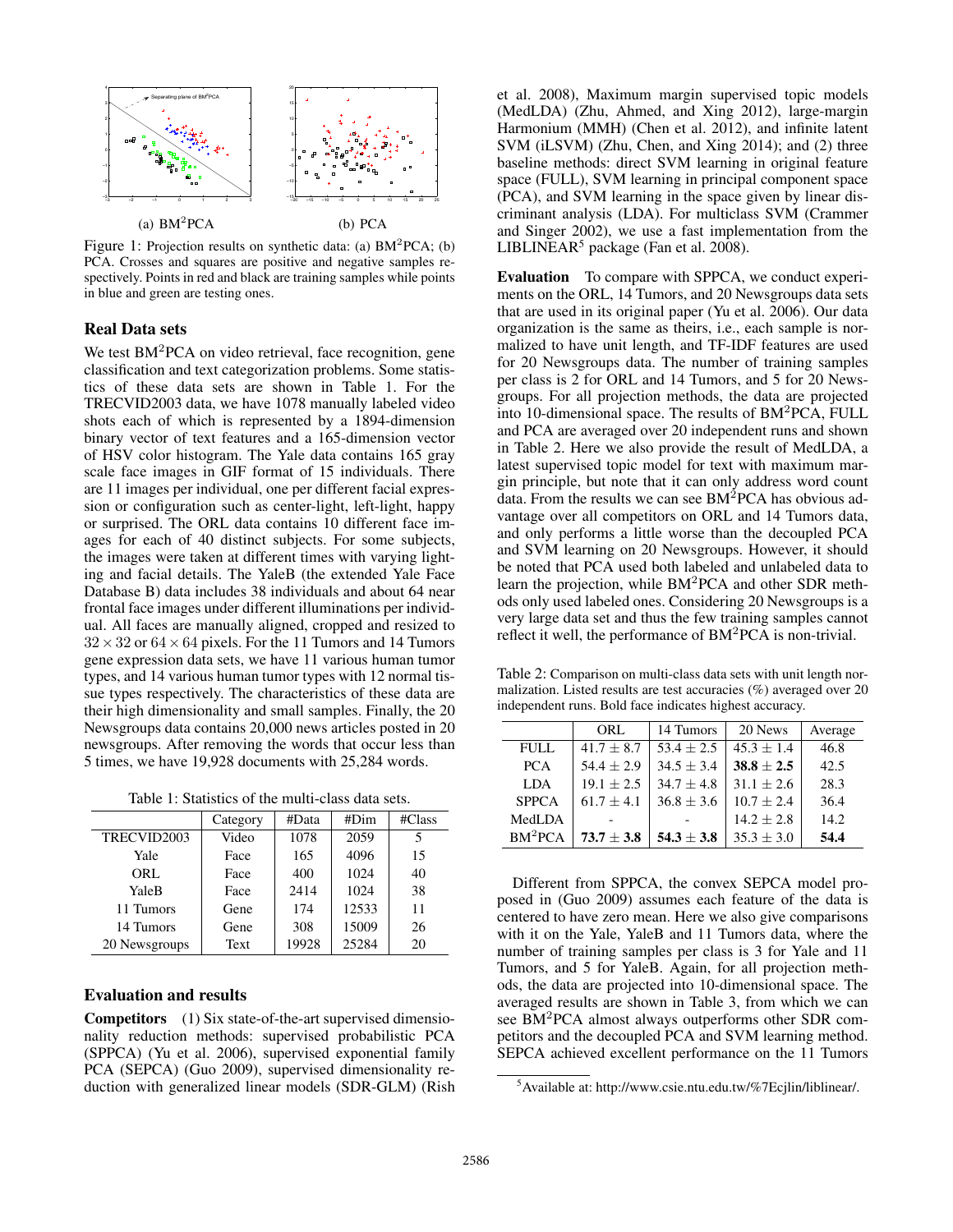data, which may due to its convex formulation and the global optimum, however, its performance on the YaleB data is not so good because of its maximum likelihood principle. By contrast, BM<sup>2</sup>PCA always is among the best, yielding highest overall accuracy on three data sets.

Table 3: Comparison on centered data sets with test accuracies (%) averaged over 20 independent runs. The results for SEPCA, SDR-GLM and SPPCA are cited from (Guo 2009).

|                     | Yale           | YaleB          | 11 Tumors      | Average |
|---------------------|----------------|----------------|----------------|---------|
| <b>FULL</b>         | $74.2 + 3.1$   | $62.3 + 6.8$   | $83.8 + 3.7$   | 73.4    |
| <b>PCA</b>          | $55.8 + 4.2$   | $12.9 \pm 5.3$ | $67.6 \pm 6.3$ | 45.4    |
| <b>LDA</b>          | $37.1 + 7.1$   | $15.7 \pm 1.8$ | $28.6 + 5.2$   | 27.1    |
| <b>SPPCA</b>        | 51.6           | 9.8            | 63.0           | 41.5    |
| SDR-GLM             | 58.8           | 19.0           | 63.5           | 47.1    |
| <b>SEPCA</b>        | 64.4           | 20.5           | 88.9           | 57.9    |
| BM <sup>2</sup> PCA | $65.7 \pm 3.5$ | $43.8 \pm 4.8$ | $77.1 + 4.9$   | 62.2    |

We also compare BM<sup>2</sup>PCA with the infinite latent SVM (iLSVM) (Zhu, Chen, and Xing 2014), large-margin Harmonium (MMH) (Chen et al. 2012) and a decoupled approach of EFH+SVM on the TRECVID2003 data set. EFH+SVM uses the exponential family Harmonium (EFH) (Welling, Rosen-Zvi, and Hinton 2004) to discover latent features and then learns a multiclass SVM. Here we use the same training/testing split as in (Chen et al. 2012), and like in (Zhu, Chen, and Xing 2014) we only consider the real-valued HSV features. We set the number of components to  $k = 10$  for BM<sup>2</sup>PCA, and the results in terms of accuracy and F1 score are shown in Table 4, from which we can see  $BM^2PCA$ achieves the best performance.

Table 4: Results (%) on TRECVID2003 data. BM<sup>2</sup>PCA, MMH and EFH have zero std due to their deterministic initialization.

| EFH+SVM                                                                      | MMH | $iLSVM$   $BM^2PCA$ |
|------------------------------------------------------------------------------|-----|---------------------|
| Accuracy   $56.5 \pm 0.0$   $56.6 \pm 0.0$   $56.3 \pm 1.0$   $63.8 \pm 0.0$ |     |                     |
| F1 score   $42.7 \pm 0.0$   $43.0 \pm 0.0$   $44.8 \pm 1.1$   $47.6 \pm 0.0$ |     |                     |

### Sensitivity analysis

We study the sensitivity of BM<sup>2</sup>PCA with respect to sampling ratio, component number  $k$ , and the parameter  $C$ .

Sampling ratio First, we show the performance improvement of  $BM<sup>2</sup>PCA$  with increasing number of training samples. Here we take the Yale data as example and fix C to be 10. As the averaged results over 20 runs show in Figure 2, BM<sup>2</sup>PCA (with different number of principal components) performs better when more training samples are available, which is the desired property for most applications. For comparison, we also provide the results of SVM learning in original feature space, which are consistently worse than those of BM<sup>2</sup>PCA with  $k = 30$ .

Number of components Also from Figure 2, we can observe that the performance of BM<sup>2</sup>PCA increase steadily when more principal components are learned (similar trends are shown in Figure 3 with different parameter  $C$ ). The results of decoupled PCA and SVM learning are given in Fig-



Figure 2: Results on Yale data set with different sampling ratio and number of components k (dimensions).

ure 2 as well. We can find that BM<sup>2</sup>PCA outperforms the decoupled method significantly, no matter how many components and training samples are used.

**Regularization parameter**  $C$  Finally, we show how the regularization parameter C influences the prediction performance of BM<sup>2</sup>PCA. We use 2 and 5 training samples per class for the ORL and YaleB data respectively. The averaged results over 20 runs of BM<sup>2</sup>PCA are shown in Figure 3, where we considered different number of components, i.e.,  $k = 10$  and  $k = 20$ . We can see that while different data sets prefer different  $C$ , different  $k$  seem have similar interests of C for a given data set.



Figure 3: Effect of regularization parameter C of  $BM^2PCA$ with different  $k$ : (a) ORL data; (b) YaleB data.

### Conclusions and future work

We presented a Bayesian approach to combine PCA with max-margin learning. Under the Bayesian framework, our method can infer the weight and penalty parameter of maxmargin machine while finding the most appropriate principal components simultaneously. Experiments on various classification tasks show the superiority of our method.

Our framework can be extended in several aspects. First, it is natural to conduct semi-supervised learning by extracting principal components on all observed samples while training classification model only on those labeled ones. Second, we can also define the expected margin loss  $\mathcal{R}(q(\Omega,\Theta))$  for regression problem similar as in  $\epsilon$ -insensitive Support Vector Regression, and our data augmentation based variational inference can be easily adapted to this case. Third, it is also interesting to extend  $BM<sup>2</sup>PCA$  to deal with multi-view data (Chen et al. 2012) and multi-task data (Evgeniou and Pontil 2007). These will be the promising future work.